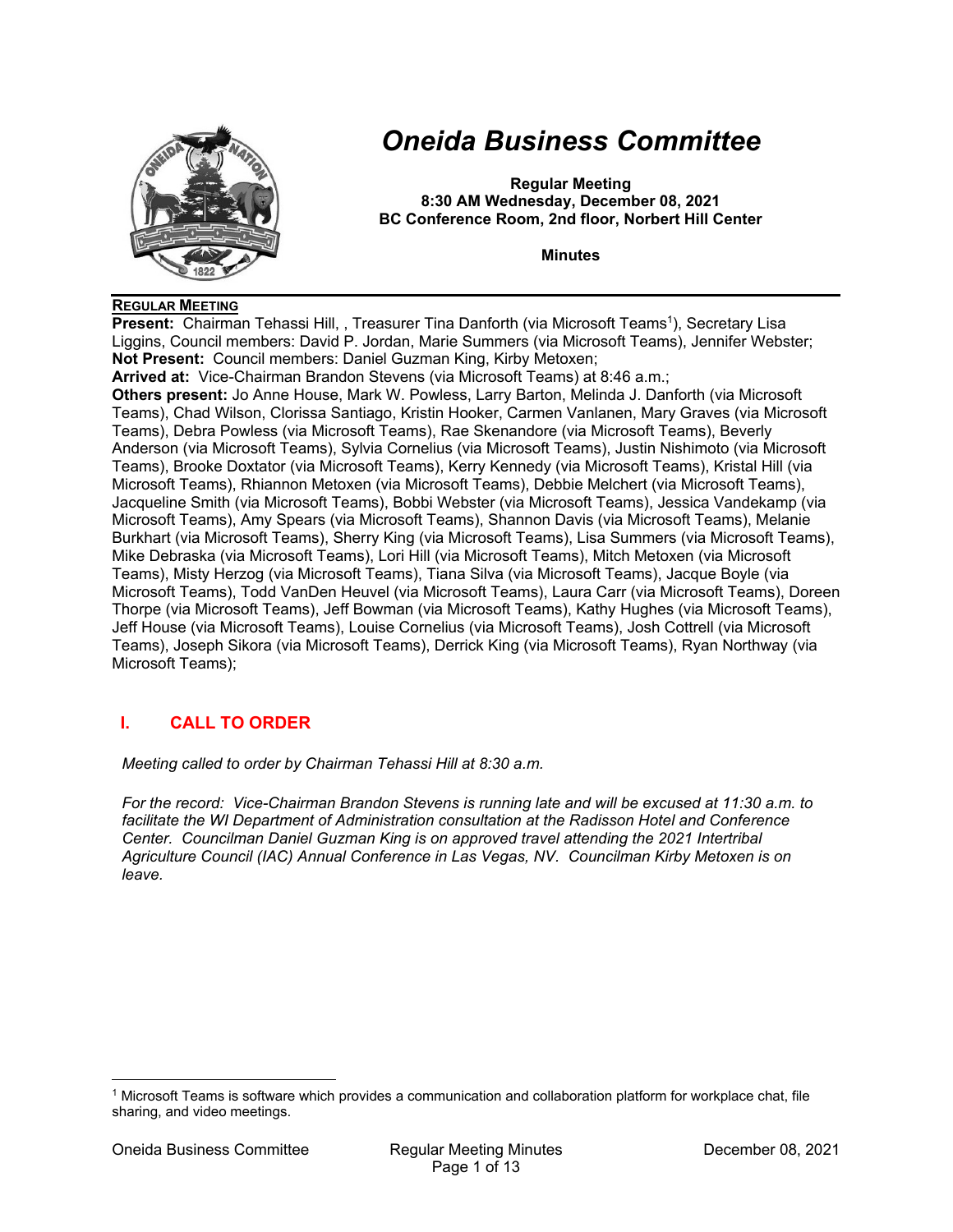## **II. OPENING (00:00:42)**

*Opening provided by Chairman Tehassi Hill.* 

**A. Presentation of distribution to the Oneida Nation by Bay Bancorporation, Inc.**  Sponsor: David P. Jordan, Councilman

*Councilman David P. Jordan presented information regarding the 2021 dividend received by the Oneida Nation from Bay Bancorporation, Inc.* 

## **III. ADOPT THE AGENDA (00:05:13)**

Motion by David P. Jordan to adopt the agenda with one (1) change [add item X.E. Approve a limited waiver of sovereign immunity - Wisconsin Public Service land use license - file # 2021-0209], seconded by Jennifer Webster. Motion carried:

> Ayes: Tina Danforth, David P. Jordan, Lisa Liggins, Brandon Stevens, Marie Summers, Jennifer Webster Not Present: Daniel Guzman King, Kirby Metoxen

## **IV. OATH OF OFFICE (00:08:31)**

*Oaths of office administered by Secretary Lisa Liggins. Kerry Kennedy, Sylvia Cornelius, and Beverly Anderson were present via Microsoft Teams. Chris Cornelius was not present.* 

- **A. Oneida Land Claims Commission Kerry Kennedy and Chris Cornelius**  Sponsor: Lisa Liggins, Secretary
- **B. Oneida Nation School Board Sylvia Cornelius**  Sponsor: Lisa Liggins, Secretary
- **C. Oneida Police Commission Beverly Anderson**  Sponsor: Lisa Liggins, Secretary

## **V. MINUTES**

**A. Approve the November 24, 2021, regular Business Committee meeting minutes (00:11:28)**  Sponsor: Lisa Liggins, Secretary

Motion by Jennifer Webster to approve the November 24, 2021, regular Business Committee meeting minutes, seconded by David P. Jordan. Motion carried:

Ayes: Tina Danforth, David P. Jordan, Lisa Liggins, Marie Summers, Jennifer Webster Not Present: Daniel Guzman King, Kirby Metoxen, Brandon Stevens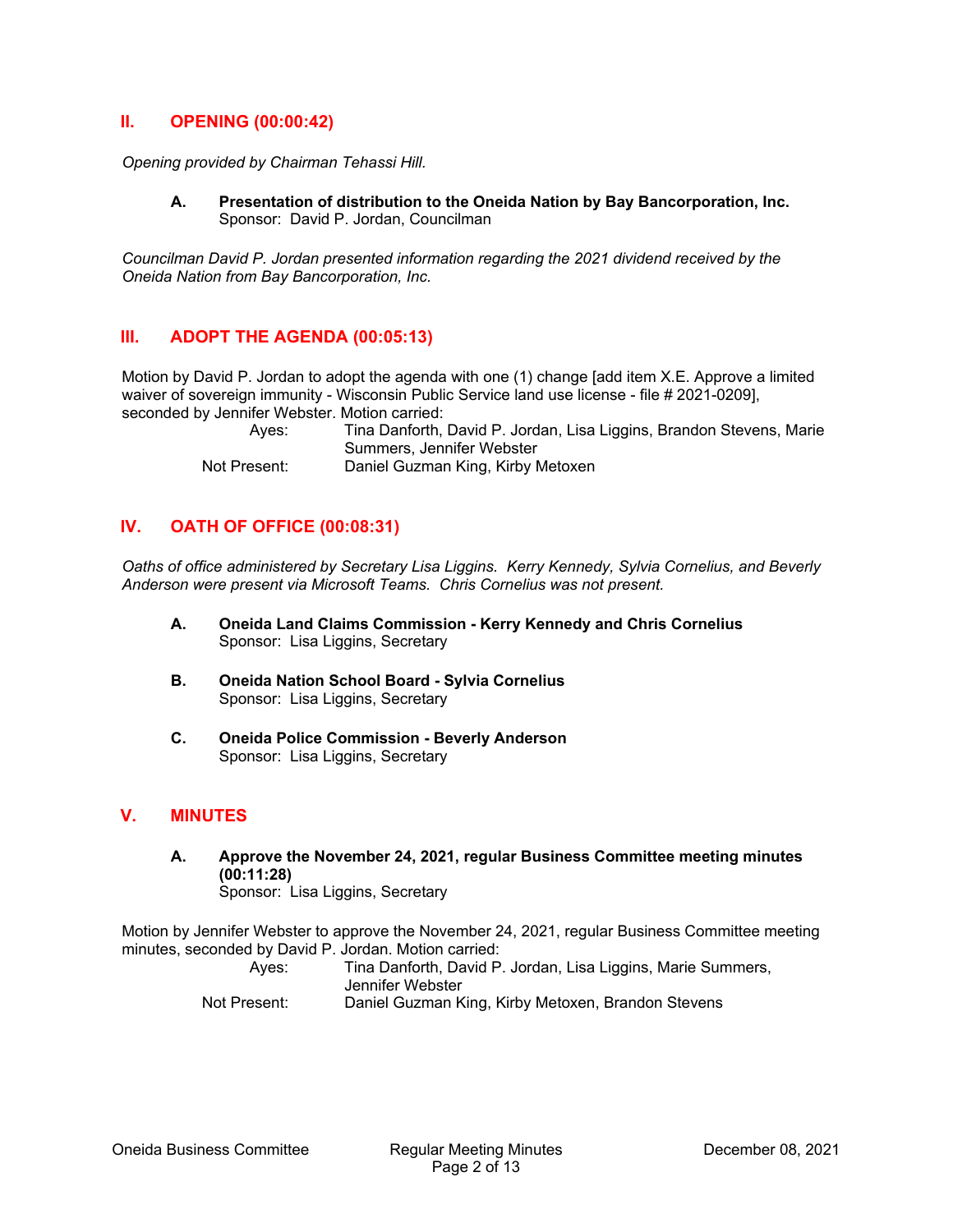## **VI. RESOLUTIONS**

**A. Adopt resolution entitled Adoption of the Oneida General Welfare Law (00:12:00)**  Sponsor: David P. Jordan, Councilman

*Vice-Chairman Brandon Stevens arrived at 8:46 a.m.* 

Motion by Jennifer Webster to adopt resolution 12-08-21-A Adoption of the Oneida General Welfare Law, seconded by David P. Jordan. Motion carried:

 Ayes: Tina Danforth, David P. Jordan, Lisa Liggins, Brandon Stevens, Marie Summers, Jennifer Webster Not Present: Daniel Guzman King, Kirby Metoxen

**B. Adopt resolution entitled Increasing the Oneida Nation Minimum Wage to \$15.00** 

Sponsor: Marie Summers, Councilwoman

Motion by Jennifer Webster to defer this item until after executive session, seconded by Marie Summers. Motion carried:

| Ayes:        | Tina Danforth, David P. Jordan, Lisa Liggins, Brandon Stevens, Marie |
|--------------|----------------------------------------------------------------------|
|              | Summers, Jennifer Webster                                            |
| Not Present: | Daniel Guzman King, Kirby Metoxen                                    |

*Item VI.C. was addressed next.* 

Motion by Lisa Liggins to adopt resolution 12-08-21-E Increasing the Oneida Nation Minimum Wage to \$15.00 Per Hour with two (2) changes [1) on line 23, insert date of November 18, 2021; and 2) on line 31, insert date of December 12, 2021], seconded by Marie Summers. Motion carried:

| Aves:        | Tina Danforth, David P. Jordan, Lisa Liggins, Marie Summers,<br>Jennifer Webster |
|--------------|----------------------------------------------------------------------------------|
| Not Present: | Daniel Guzman King, Kirby Metoxen, Brandon Stevens                               |

Motion by Lisa Liggins to direct the Executive Human Resources Director to implement an interim wage /compression adjustment of a tiered percentage of employees between \$15-15.99/hour would receive a 3% increase, employees earning between \$16-16.99/hour would receive a 2% increase and employees earning between \$17-17.99/hour would receive a 1% increase, seconded by Marie Summers. Motion carried:

| Aves:        | Tina Danforth, David P. Jordan, Lisa Liggins, Marie Summers,<br>Jennifer Webster |
|--------------|----------------------------------------------------------------------------------|
| Not Present: | Daniel Guzman King, Kirby Metoxen, Brandon Stevens                               |

*Item XII.A.1. was addressed next.* 

**Per Hour (00:29:29); (03:00:34)**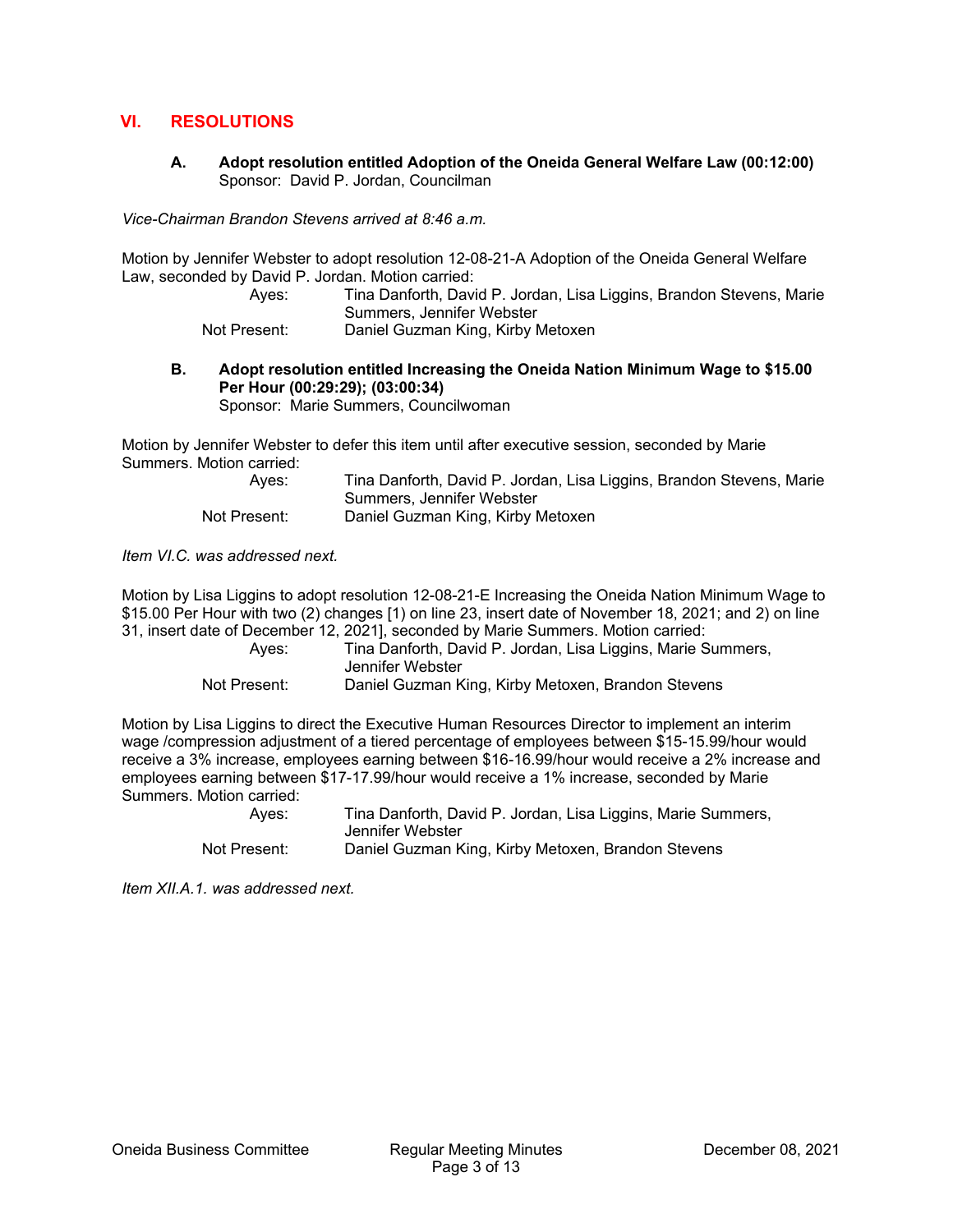#### **C. Adopt resolution entitled Updating Public Gathering Guidelines During Public Health State of Emergency - COVID-19 (00:32:34)**  Sponsor: Jo Anne House, Chief Counsel

Motion by Jennifer Webster to adopt resolution 12-08-21-B Updating Public Gathering Guidelines During Public Health State of Emergency - COVID-19 with noted changes [1) In the footnote, correct "i.e." to "e.g." and 2) In lines 44 and 60, add additional zip codes], seconded by David P. Jordan. Motion carried:

| Aves:        | David P. Jordan, Lisa Liggins, Brandon Stevens, Marie Summers,<br>Jennifer Webster |
|--------------|------------------------------------------------------------------------------------|
| Abstained:   | Tina Danforth                                                                      |
| Not Present: | Daniel Guzman King, Kirby Metoxen                                                  |

*For the record: Secretary Lisa Liggins stated, I'd like to thank Chief Counsel for putting this [resolution] together on behalf of the Business Committee. We had a lengthy discussion with all the members present, I know we're missing two [BC members] today, and the provisions in this resolution, the "low" for the indoor and the "medium" for the outdoor, were [agreed to] unanimously by consensus of the Business Committee at a work session, so I appreciate getting the official action done today. Thank you.* 

# **VII. STANDING COMMITTEES**

## **A. LEGISLATIVE OPERATING COMMITTEE**

**1. Accept the November 17, 2021, Legislative Operating Committee meeting minutes (00:48:27)**  Sponsor: David P. Jordan, Councilman

Motion by Jennifer Webster to accept the November 17, 2021, Legislative Operating Committee meeting minutes, seconded by David P. Jordan. Motion carried:

Ayes: Tina Danforth, David P. Jordan, Lisa Liggins, Brandon Stevens, Marie Summers, Jennifer Webster

## Not Present: Daniel Guzman King, Kirby Metoxen

# **VIII. STANDING ITEMS**

## **A. ARPA FRF Updates and Requests/Proposals**

**1. Accept the Building Demolitions status report - CIP # 07-009 (00:49:01)**  Sponsor: Mark W. Powless, General Manager

Motion by Jennifer Webster to accept the Building Demolitions status report - CIP # 07-009, seconded by Lisa Liggins. Motion carried:

 Ayes: Tina Danforth, David P. Jordan, Lisa Liggins, Brandon Stevens, Marie Summers, Jennifer Webster

Not Present: Daniel Guzman King, Kirby Metoxen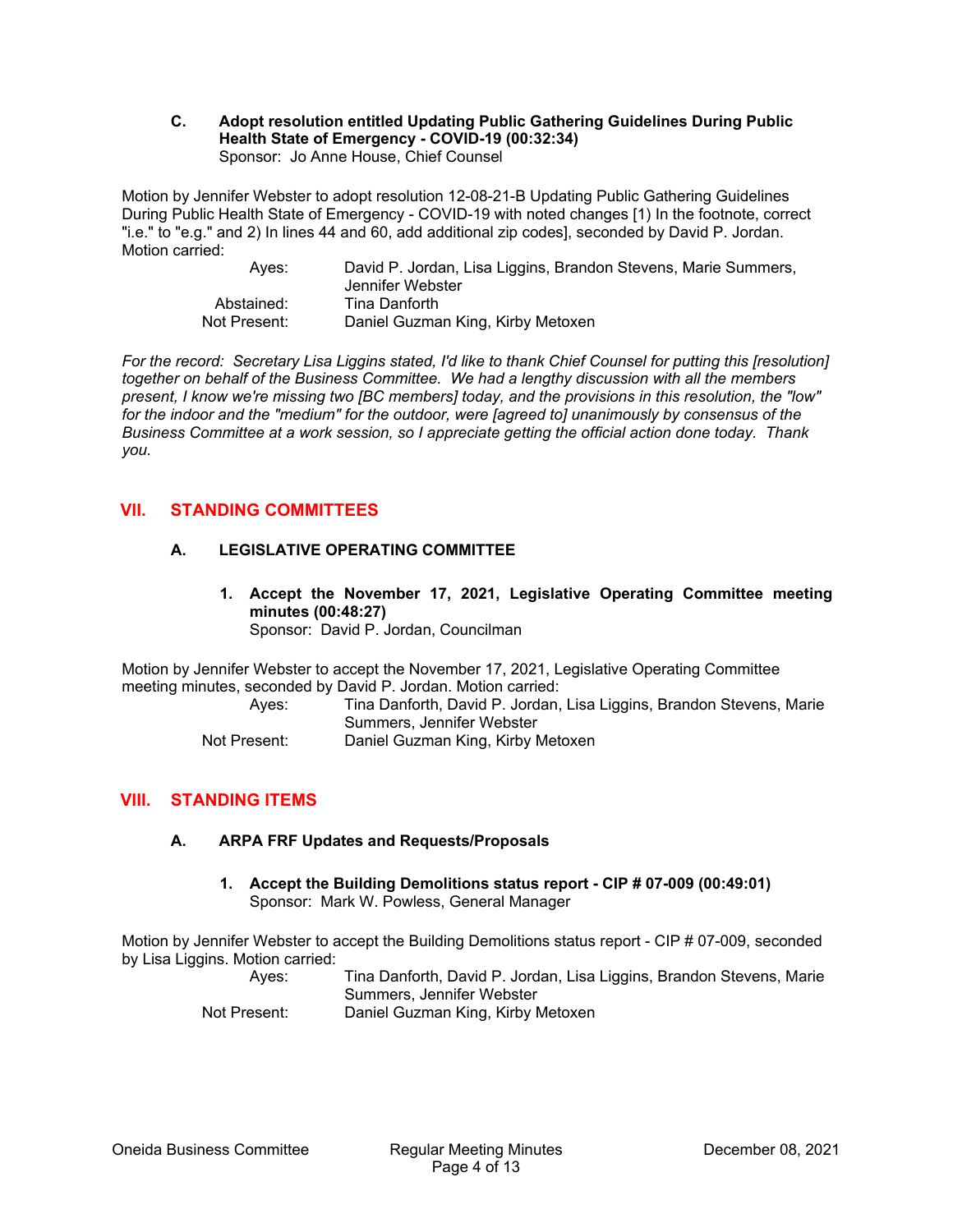#### **2. Accept the 2021 Pandemic Relief Food Card Distribution report (01:02:44)**  Sponsor: Mark W. Powless, General Manager

*Secretary Lisa Liggins left at 9:38 a.m.* 

*Secretary Lisa Liggins returned 8:41 a.m.* 

Motion by Lisa Liggins to extend the public comment period for Nancy Barton for an additional 5 minutes, seconded by Marie Summers. Motion carried:

| Ayes:        | Tina Danforth, David P. Jordan, Lisa Liggins, Brandon Stevens, Marie |
|--------------|----------------------------------------------------------------------|
|              | Summers, Jennifer Webster                                            |
| Not Present: | Daniel Guzman King, Kirby Metoxen                                    |

Motion by Lisa Liggins to approve the 2021 Pandemic Relief Food Card Distribution report, seconded by Jennifer Webster. Motion carried:

| Ayes:        | Tina Danforth, David P. Jordan, Lisa Liggins, Brandon Stevens, Marie |
|--------------|----------------------------------------------------------------------|
|              | Summers, Jennifer Webster                                            |
| Not Present: | Daniel Guzman King, Kirby Metoxen                                    |

**3. Adopt resolution entitled Extension of the Oneida Nation Vaccination Incentive Program for Oneida Nation Members (01:32:51)** 

Sponsor: Mark W. Powless, General Manager

Motion by Lisa Liggins to adopt resolution 12-08-21-C Extension of the Oneida Nation Vaccination Incentive Program for Oneida Nation Members, seconded by Marie Summers. Motion carried:

| Ayes:        | Tina Danforth, David P. Jordan, Lisa Liggins, Brandon Stevens, Marie |
|--------------|----------------------------------------------------------------------|
|              | Summers, Jennifer Webster                                            |
| Not Present: | Daniel Guzman King, Kirby Metoxen                                    |

Motion by Lisa Liggins to direct the General Manager to bring back and assess to the February 23, 2022, regular Business Committee meeting agenda regarding the possible extension of the vaccination incentive programs, seconded by Jennifer Webster. Motion carried:

 Ayes: Tina Danforth, David P. Jordan, Lisa Liggins, Brandon Stevens, Marie Summers, Jennifer Webster Not Present: Daniel Guzman King, Kirby Metoxen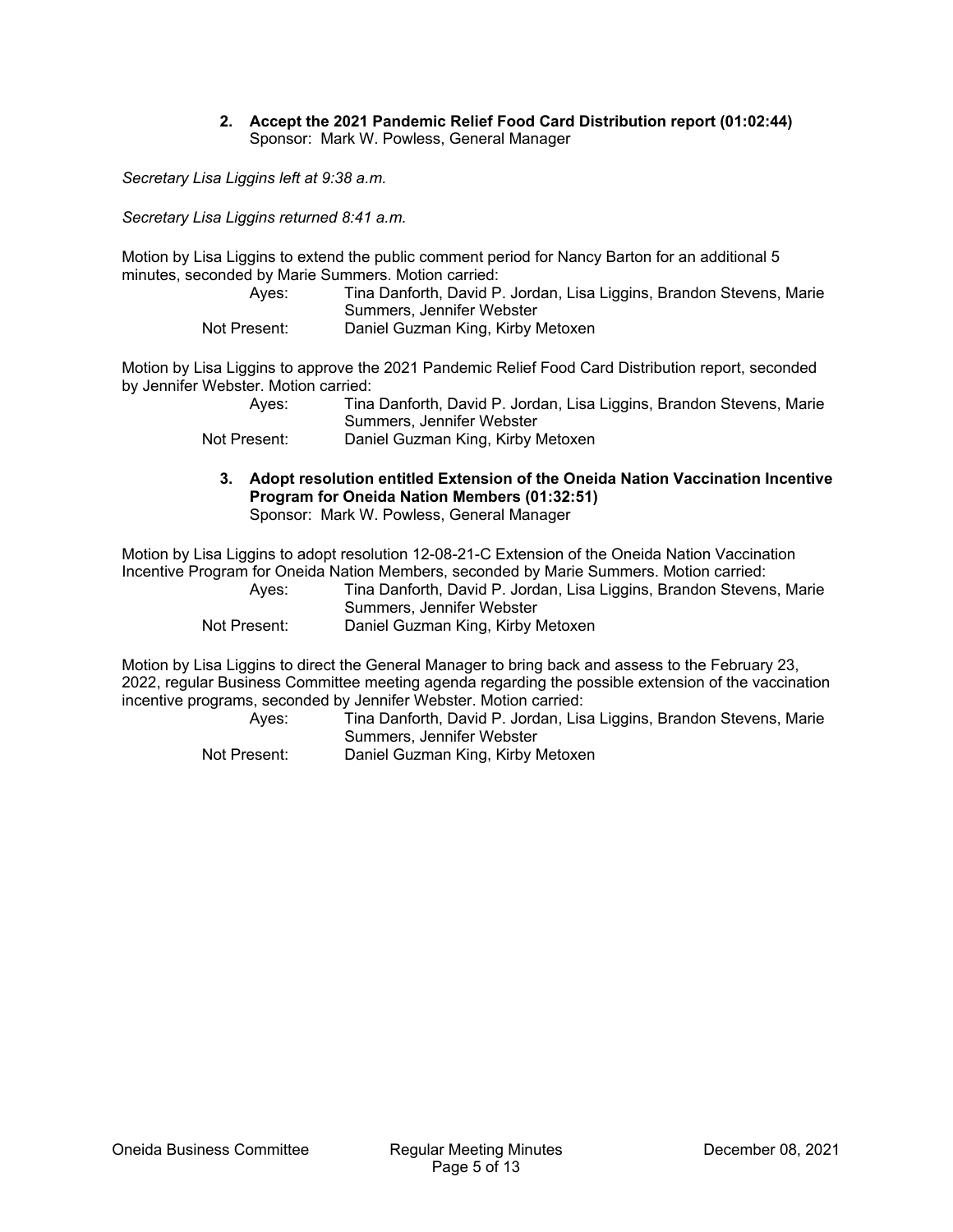**4. Adopt resolution entitled Obligation for the Oneida Nation Student Relief Fund, Utilizing American Rescue Plan Act of 2021 Fiscal Recovery Funds Lost Revenue (01::)**  Sponsor: Mark W. Powless, General Manager

*Secretary Lisa Liggins left at 10:24 a.m.* 

*Secretary Lisa Liggins returned at 10:35 a.m.* 

*Vice-Chairman Brandon Stevens left at 10:46 a.m.* 

*Vice-Chairman Brandon Stevens returned at 10:48 a.m.* 

Motion by Lisa Liggins to extend the public comment period for Mary Graves for an additional 5 minutes, seconded by Marie Summers. Motion carried:

| Ayes:        | Tina Danforth, David P. Jordan, Lisa Liggins, Brandon Stevens, Marie |
|--------------|----------------------------------------------------------------------|
|              | Summers, Jennifer Webster                                            |
| Not Present: | Daniel Guzman King, Kirby Metoxen                                    |

Motion by Jennifer Webster to adopt resolution 12-08-21-D Obligation for the Oneida Nation Student Relief Fund, Utilizing American Rescue Plan Act of 2021 Fiscal Recovery Funds Lost Revenue with the changes provided in the updated resolution and one additional change [in lines 68-70, change to "BE IT FURTHER RESOLVED, Oneida students qualifying for both the Oneida Nation Student Relief Fund and the Oneida Higher Education Scholarship cannot receive funding from both programs for the same activity."], seconded by David P. Jordan. Motion carried:

| Ayes:        | Tina Danforth, David P. Jordan, Lisa Liggins, Brandon Stevens, Marie |
|--------------|----------------------------------------------------------------------|
|              | Summers, Jennifer Webster                                            |
| Not Present: | Daniel Guzman King, Kirby Metoxen                                    |

*Councilwoman Jennifer Webster left at 11:12 a.m.* 

**5. Discussion regarding the ARPA FRF LR Higher Education program, Food Gift Cards, and Vaccine Incentive programs (02:43:23)** 

Sponsor: Michael Debraska/Tribal member and Nancy Barton/Tribal member

*Councilwoman Jennifer Webster returned at 11:17 a.m.* 

Motion by David P. Jordan to accept the discussion regarding the ARPA FRF LR Higher Education program, Food Gift Cards, and Vaccine Incentive programs as information, seconded by Brandon Stevens. Motion carried:

| Ayes:        | Tina Danforth, David P. Jordan, Lisa Liggins, Brandon Stevens, Marie |
|--------------|----------------------------------------------------------------------|
|              | Summers, Jennifer Webster                                            |
| Not Present: | Daniel Guzman King, Kirby Metoxen                                    |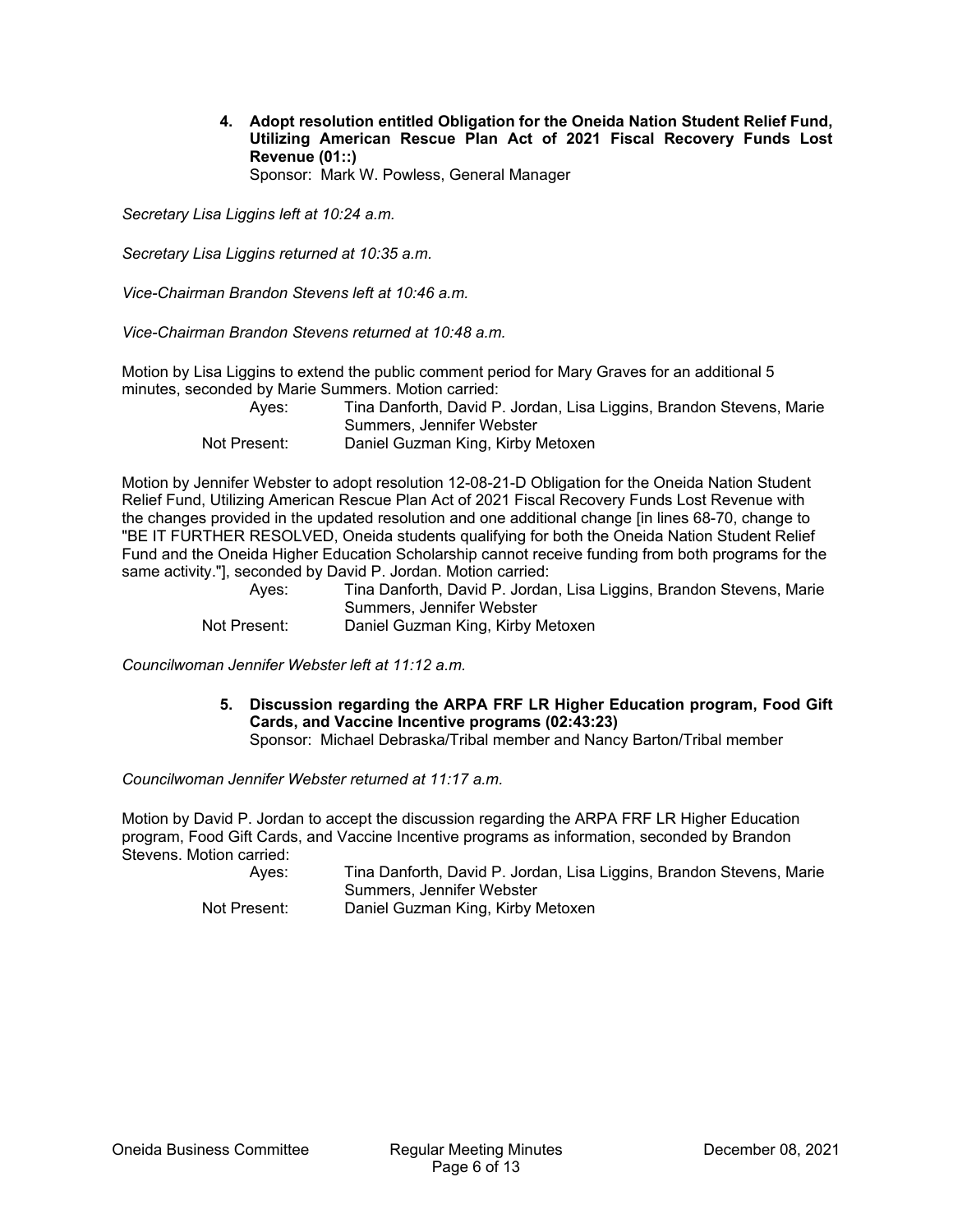## **IX. TRAVEL REPORTS**

**A. Approve the travel report - Vice-Chairman Brandon Stevens - Global Gaming Expo 2021 - Las Vegas, NV - October 5-6, 2021 (02:46:55)**  Sponsor: Brandon Stevens, Vice-Chairman

Motion by Jennifer Webster to approve the travel report from Vice-Chairman Brandon Stevens for the Global Gaming Expo 2021 in Las Vegas, NV - October 5-6, 2021, seconded by Marie Summers. Motion carried:

> Ayes: Tina Danforth, David P. Jordan, Lisa Liggins, Marie Summers, Jennifer Webster Abstained: Brandon Stevens Not Present: Daniel Guzman King, Kirby Metoxen

## **X. NEW BUSINESS**

**A. Review the sponsorship request and determine next steps - Holy Apostles Episcopal Church (02:47:42)**  Sponsor: Jennifer Webster, Councilwoman

Motion by David P. Jordan to approve the sponsorship request from Holy Apostles Episcopal Church dated December 6, 2021, seconded by Brandon Stevens. Motion carried:

| Aves:        | Tina Danforth, David P. Jordan, Lisa Liggins, Brandon Stevens,<br>Jennifer Webster |
|--------------|------------------------------------------------------------------------------------|
| Abstained:   | Marie Summers                                                                      |
| Not Present: | Daniel Guzman King, Kirby Metoxen                                                  |

**B. Review request for exception to the virtual meetings requirement per resolution # BC-04-14-21-B and determine next steps (02:51:11)** 

Sponsor: Carole Liggins, Chair/Oneida Nation Commission on Aging

Motion by Tina Danforth to deny the request for an exception to the virtual meetings requirement per resolution # BC-04-14-21-B from the Oneida Nation Commission on Aging (ONCOA) based on the resolution this morning [the adoption of BC resolution # 12-08-21-C], and based on the elder population [of ONCOA] and the concerns raised over the past year and half to two years, seconded by David P. Jordan. Motion carried:

> Ayes: Tina Danforth, David P. Jordan, Lisa Liggins, Brandon Stevens, Marie Summers, Jennifer Webster

Not Present: Daniel Guzman King, Kirby Metoxen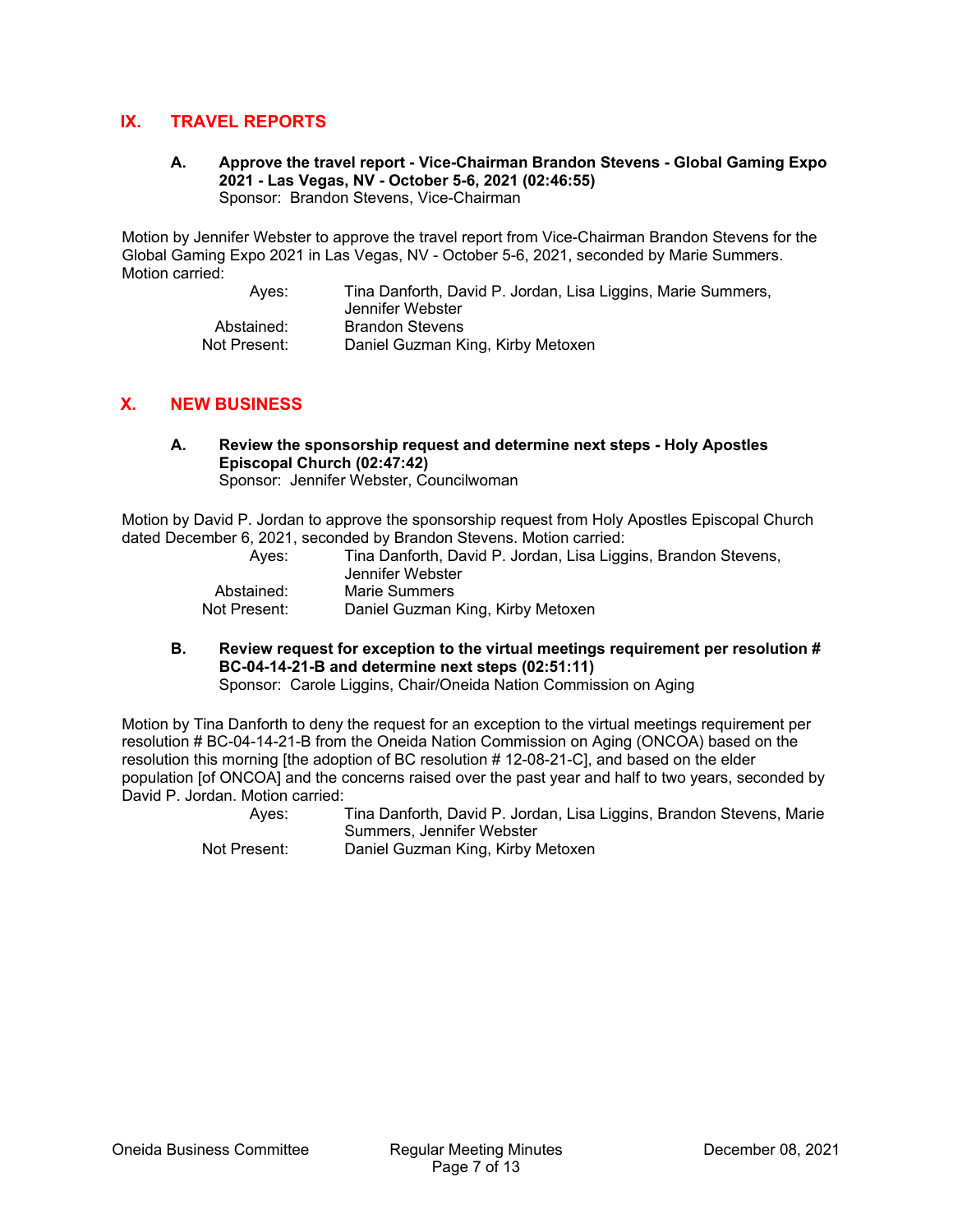**C. Approve a limited waiver of sovereign immunity - Modio Health Inc. licensing agreement - file # 2021-0779 (02:53:49)**  Sponsor: Mark W. Powless, General Manager

*Councilwoman Marie Summers left at 11:24 a.m.* 

Motion by Lisa Liggins to approve a limited waiver of sovereign immunity for the Modio Health Inc. licensing agreement - file # 2021-0779, seconded by Jennifer Webster. Motion carried:

- Ayes: Tina Danforth, David P. Jordan, Lisa Liggins, Brandon Stevens, Jennifer Webster
- Not Present: Daniel Guzman King, Kirby Metoxen, Marie Summers
- **D. Accept the Stroke Prevention in the Wisconsin Native American Population quarterly report as information (02:54:26)**

Sponsor: Mark W. Powless, General Manager

Motion by Jennifer Webster to accept the Stroke Prevention in the Wisconsin Native American Population quarterly report as information, seconded by David P. Jordan. Motion carried:

| Aves:        | Tina Danforth, David P. Jordan, Lisa Liggins, Brandon Stevens,<br>Jennifer Webster |
|--------------|------------------------------------------------------------------------------------|
| Not Present: | Daniel Guzman King, Kirby Metoxen, Marie Summers                                   |

**E. Approve a limited waiver of sovereign immunity - Wisconsin Public Service land use license - file # 2021-0209 (02:54:56)**  Sponsor: Jo Anne House, Chief Counsel

Motion by Jennifer Webster to approve a limited waiver of sovereign immunity for the Wisconsin Public Service land use license - file # 2021-0209, seconded by David P. Jordan. Motion carried:

| Aves:        | Tina Danforth, David P. Jordan, Lisa Liggins, Brandon Stevens,<br>Jennifer Webster |
|--------------|------------------------------------------------------------------------------------|
| Not Present: | Daniel Guzman King, Kirby Metoxen, Marie Summers                                   |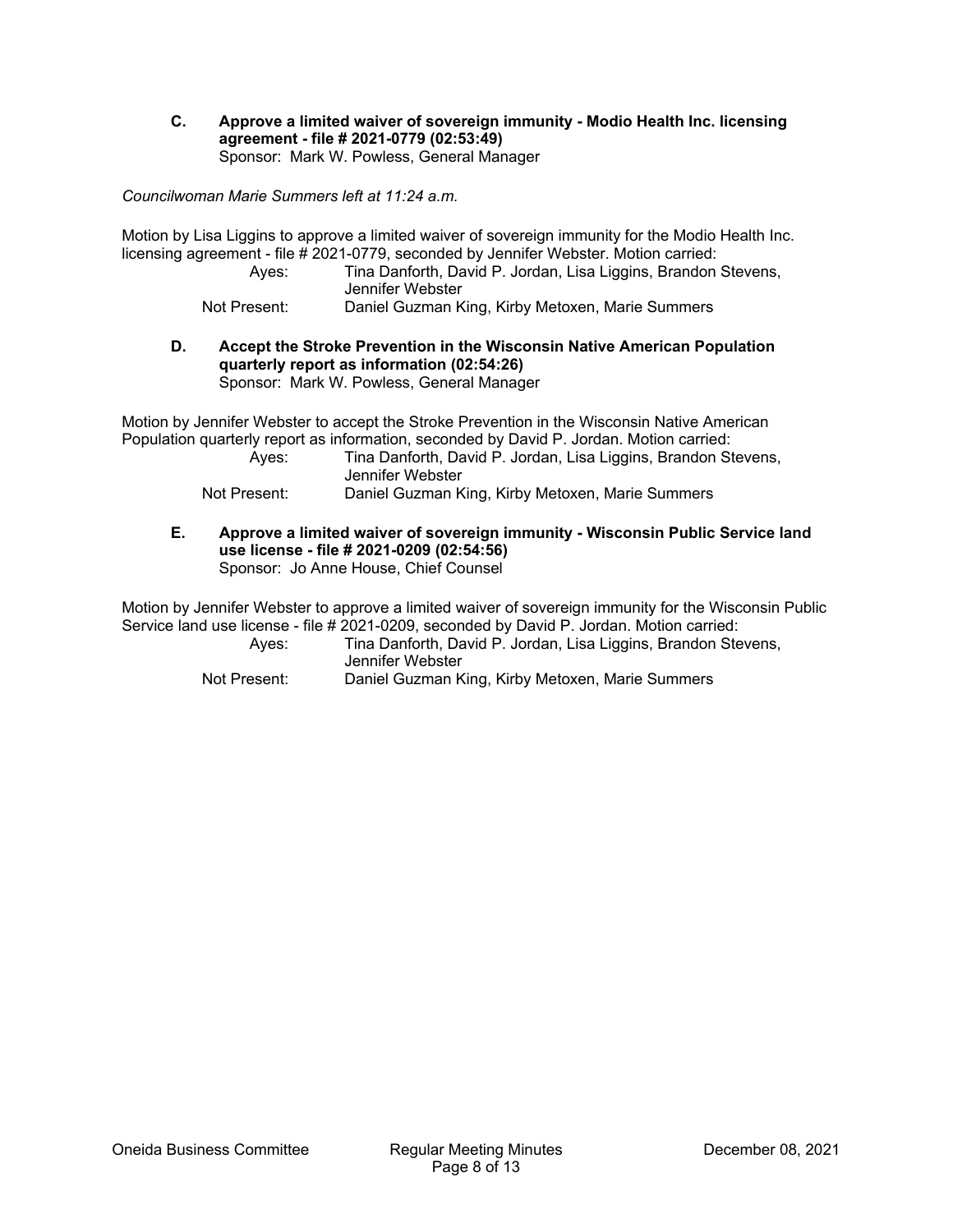## **XI. REPORTS**

## **A. CORPORATE BOARDS**

**1. Accept the Bay Bancorporation Inc. FY-2021 4th quarter report (02:56:35)**  Sponsor: Jeff Bowman, President/Bay Bank

Motion by David P. Jordan to accept the Bay Bancorporation Inc. FY-2021 4th quarter report, seconded by Lisa Liggins. Motion carried:

 Ayes: Tina Danforth, David P. Jordan, Lisa Liggins, Brandon Stevens, Jennifer Webster

Not Present: Daniel Guzman King, Kirby Metoxen, Marie Summers

**2. Accept the Oneida Airport Hotel Corporation FY-2021 4th quarter report (02:56:57)** 

Sponsor: Kathy Hughes, Chair/Oneida Airport Hotel Corporation

Motion by David P. Jordan to accept the Oneida Airport Hotel Corporation FY-2021 4th quarter report, seconded by Lisa Liggins. Motion carried:

Ayes: Tina Danforth, David P. Jordan, Lisa Liggins, Brandon Stevens, Jennifer Webster

Not Present: Daniel Guzman King, Kirby Metoxen, Marie Summers

*Councilwoman Marie Summers returned at 11:27 a.m.* 

**3. Accept the Oneida ESC Group, LLC FY-2021 4th quarter report (02:57:22)**  Sponsor: John Breuninger, Chair/Oneida ESC Group Board of Managers

Motion by Lisa Liggins to accept the Oneida ESC Group, LLC FY-2021 4th quarter report, seconded by Jennifer Webster. Motion carried:

- Ayes: Tina Danforth, David P. Jordan, Lisa Liggins, Brandon Stevens, Marie Summers, Jennifer Webster
- Not Present: Daniel Guzman King, Kirby Metoxen
	- **4. Accept the Oneida Golf Enterprise FY-2021 4th quarter report (02:57:52)**  Sponsor: Justin Nishimoto, Agent/Oneida Golf Enterprise

Motion by David P. Jordan to accept the Oneida Golf Enterprise FY-2021 4th quarter report, seconded by Lisa Liggins. Motion carried:

 Ayes: Tina Danforth, David P. Jordan, Lisa Liggins, Brandon Stevens, Marie Summers, Jennifer Webster

Not Present: Daniel Guzman King, Kirby Metoxen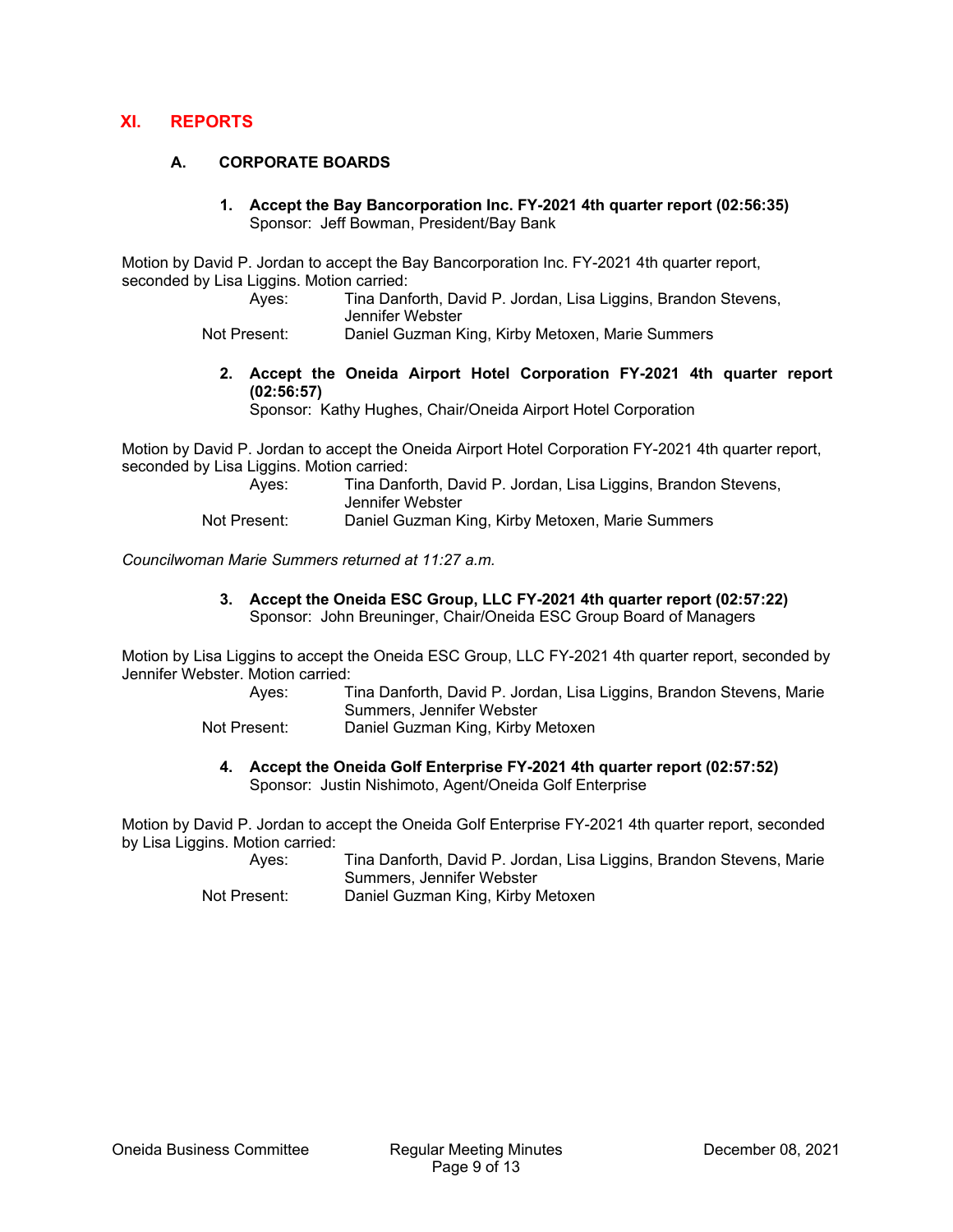# **XII. EXECUTIVE SESSION (02:58:31)**

Motion by David P. Jordan to go into executive session at 11:29 a.m., seconded by Lisa Liggins. Motion carried:

 Ayes: Tina Danforth, David P. Jordan, Lisa Liggins, Brandon Stevens, Marie Summers, Jennifer Webster Not Present: Daniel Guzman King, Kirby Metoxen

*Vice-Chairman Brandon Stevens left at 11:30 a.m. to facilitate the WI Department of Administration consultation at the Radisson Hotel and Conference Center.* 

*Treasurer Tina Danforth left at 11:50 a.m.* 

*The Oneida Business Committee, by consensus, recessed for lunch at 12:03 p.m. to 1:30 p.m.* 

*Meeting called to order by Chairman Tehassi Hill at 1:32 p.m.* 

*Roll call for the record:* 

*Present: Chairman Tehassi Hill; Councilman David P. Jordan; Secretary Lisa Liggins; Councilwoman Marie Summers; Councilwoman Jennifer Webster; Not Present: Treasurer Tina Danforth; Councilman Daniel Guzman King; Councilman Kirby Metoxen; Vice-Chairman Brandon Stevens;* 

*Treasurer Tina Danforth arrived at 1:45 p.m.* 

Motion by Marie Summers to come out of executive session at 3:48 p.m., seconded by David P. Jordan. Motion carried:

| Ayes:        | Tina Danforth, David P. Jordan, Lisa Liggins, Marie Summers, |
|--------------|--------------------------------------------------------------|
|              | Jennifer Webster                                             |
| Not Present: | Daniel Guzman King, Kirby Metoxen, Brandon Stevens           |

*Item VI.B. was re-addressed next.* 

#### **A. REPORTS**

**1. Accept the Bay Bancorporation, Inc. 2021 dividend report (03:02:23)**  Sponsor: David P. Jordan, Councilman

Motion by Lisa Liggins to accept the Bay Bancorporation, Inc. 2021 dividend report, seconded by David P. Jordan. Motion carried:

 Ayes: Tina Danforth, David P. Jordan, Lisa Liggins, Marie Summers, Jennifer Webster Not Present: Daniel Guzman King, Kirby Metoxen, Brandon Stevens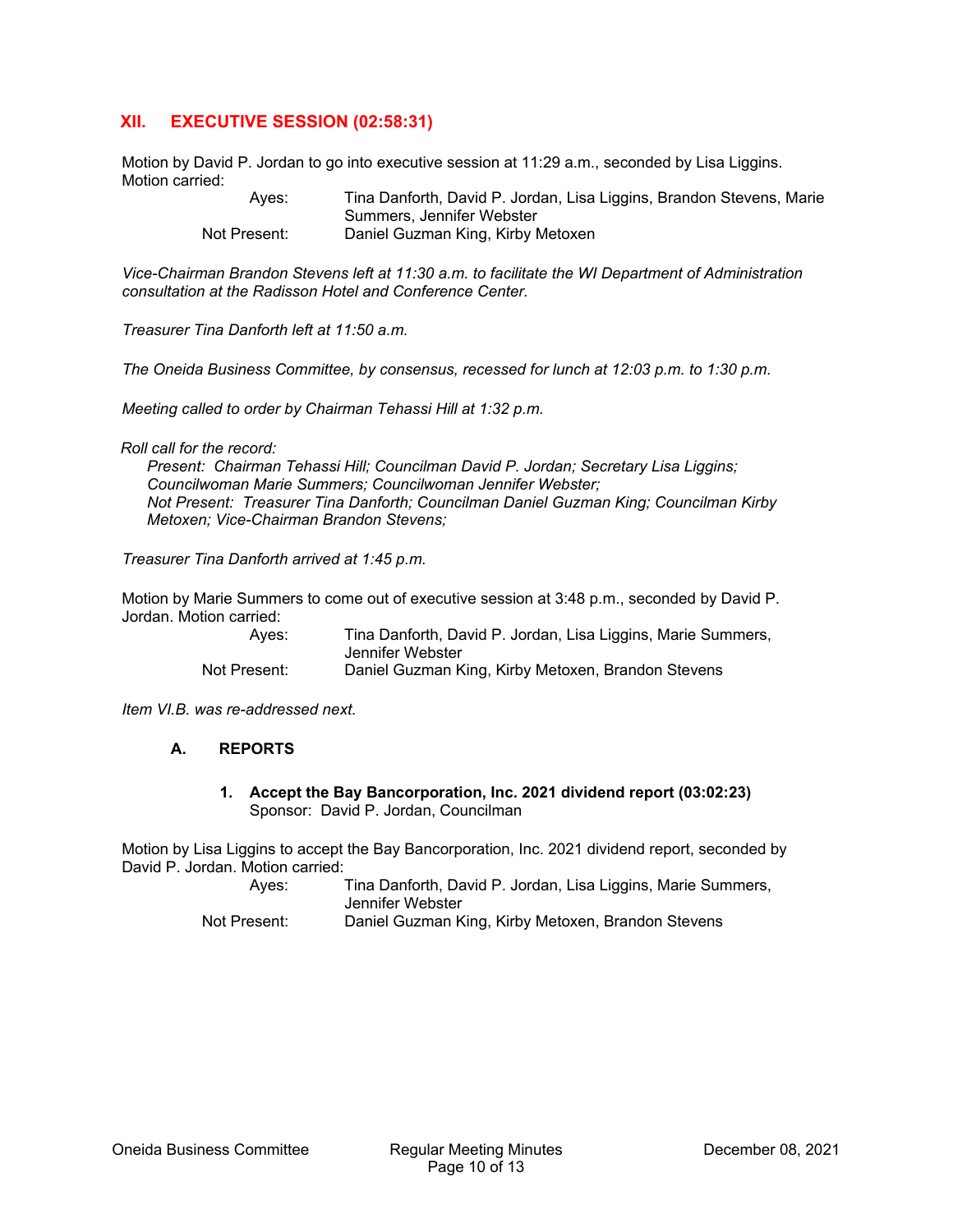**2. Accept the Bay Bancorporation Inc. FY-2021 4th quarter executive report (03:03:01)** 

Sponsor: Jeff Bowman, President/Bay Bank

Motion by Lisa Liggins to accept the Bay Bancorporation Inc. FY-2021 4th quarter executive report, seconded by Jennifer Webster. Motion carried:

| Aves:        | Tina Danforth, David P. Jordan, Lisa Liggins, Marie Summers, |
|--------------|--------------------------------------------------------------|
|              | Jennifer Webster                                             |
| Not Present: | Daniel Guzman King, Kirby Metoxen, Brandon Stevens           |

**3. Accept the Oneida Airport Hotel Corporation FY-2021 4th quarter executive report (03:03:15)** 

Sponsor: Kathy Hughes, Chair/Oneida Airport Hotel Corporation

Motion by Lisa Liggins to accept the Oneida Airport Hotel Corporation FY-2021 4th quarter executive report, seconded by Marie Summers. Motion carried:

 Ayes: Tina Danforth, David P. Jordan, Lisa Liggins, Marie Summers, Jennifer Webster

- Not Present: Daniel Guzman King, Kirby Metoxen, Brandon Stevens
	- **4. Accept the Oneida ESC Group, LLC FY-2021 4th quarter executive report (03:03:31)**

Sponsor: John Breuninger, Chair/Oneida ESC Group Board of Managers

Motion by Lisa Liggins to accept the Oneida ESC Group, LLC FY-2021 4th quarter executive report, seconded by Jennifer Webster. Motion carried:

Ayes: Tina Danforth, David P. Jordan, Lisa Liggins, Marie Summers, Jennifer Webster

Not Present: Daniel Guzman King, Kirby Metoxen, Brandon Stevens

**5. Accept the Oneida Golf Enterprise FY-2021 4th quarter executive report (03:03:47)** 

Sponsor: Justin Nishimoto, Agent/Oneida Golf Enterprise

Motion by Lisa Liggins to accept the Oneida Golf Enterprise FY-2021 4th quarter executive report, seconded by Marie Summers. Motion carried:

 Ayes: Tina Danforth, David P. Jordan, Lisa Liggins, Marie Summers, Jennifer Webster

Not Present: Daniel Guzman King, Kirby Metoxen, Brandon Stevens

**6. Accept the General Manager report (03:04:01)**  Sponsor: Mark W. Powless, General Manager

Motion by Lisa Liggins to accept the General Manager report, seconded by David P. Jordan. Motion carried:

| Aves:        | Tina Danforth, David P. Jordan, Lisa Liggins, Marie Summers, |
|--------------|--------------------------------------------------------------|
|              | Jennifer Webster                                             |
| Not Present: | Daniel Guzman King, Kirby Metoxen, Brandon Stevens           |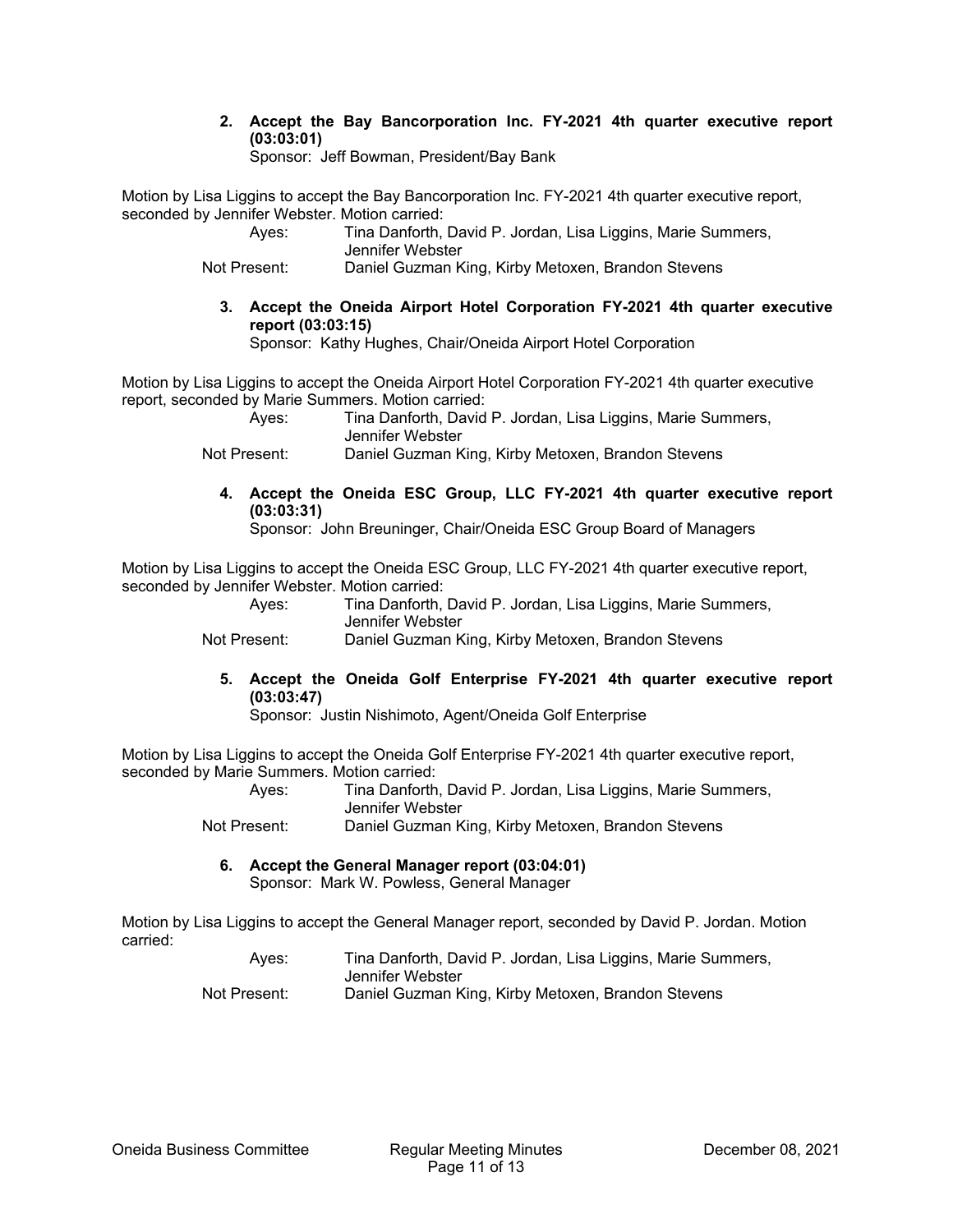## **7. Accept the Chief Counsel report (03:04:16)**

Sponsor: Jo Anne House, Chief Counsel

Motion by Lisa Liggins to accept the Chief Counsel report, seconded by Jennifer Webster. Motion carried:

| Aves:        | Tina Danforth, David P. Jordan, Lisa Liggins, Marie Summers, |
|--------------|--------------------------------------------------------------|
|              | Jennifer Webster                                             |
| Not Present: | Daniel Guzman King, Kirby Metoxen, Brandon Stevens           |

#### **B. AUDIT COMMITTEE**

**1. Accept the October 21, 2021, Audit Committee meeting minutes (03:04:30)**  Sponsor: David P. Jordan, Councilman

Motion by Lisa Liggins to accept the October 21, 2021, Audit Committee meeting minutes, seconded by Marie Summers. Motion carried:

| Aves: | Tina Danforth, David P. Jordan, Lisa Liggins, Marie Summers, |
|-------|--------------------------------------------------------------|
|       | Jennifer Webster                                             |

Not Present: Daniel Guzman King, Kirby Metoxen, Brandon Stevens

**2. Accept the Gaming Machines (Slots) compliance audit and lift the confidentiality requirement (03:04:44)**  Sponsor: David P. Jordan, Councilman

Motion by Lisa Liggins to defer the Gaming Machines (Slots) compliance audit back to the Audit Committee for further consideration, seconded by Marie Summers. Motion carried:

| Aves:        | Tina Danforth, David P. Jordan, Lisa Liggins, Marie Summers,<br>Jennifer Webster |
|--------------|----------------------------------------------------------------------------------|
| Not Present: | Daniel Guzman King, Kirby Metoxen, Brandon Stevens                               |

**3. Accept the Surveillance compliance audit and lift the confidentiality requirement (03:05:05)** 

Sponsor: David P. Jordan, Councilman

Motion by Lisa Liggins to accept the Surveillance compliance audit and lift the confidentiality requirement, seconded by Jennifer Webster. Motion carried:

| and the contract of the contract of the contract of the contract of the contract of the contract of the contract of | Aves:        | Tina Danforth, David P. Jordan, Lisa Liggins, Marie Summers,<br>Jennifer Webster |
|---------------------------------------------------------------------------------------------------------------------|--------------|----------------------------------------------------------------------------------|
|                                                                                                                     | Not Drooppti | Depial Curmon King Kirby Motovon, Prandon Stoveno                                |

Not Present: Daniel Guzman King, Kirby Metoxen, Brandon Stevens

**4. Accept the Cage/Vault/Kiosk year end compliance audit and lift the confidentiality requirement (03:05:18)**  Sponsor: David P. Jordan, Councilman

Motion by Lisa Liggins to accept the Cage/Vault/Kiosk year end compliance audit and lift the confidentiality requirement, seconded by Marie Summers. Motion carried:

| Aves:        | Tina Danforth, David P. Jordan, Lisa Liggins, Marie Summers,<br>Jennifer Webster |
|--------------|----------------------------------------------------------------------------------|
| Not Present: | Daniel Guzman King, Kirby Metoxen, Brandon Stevens                               |